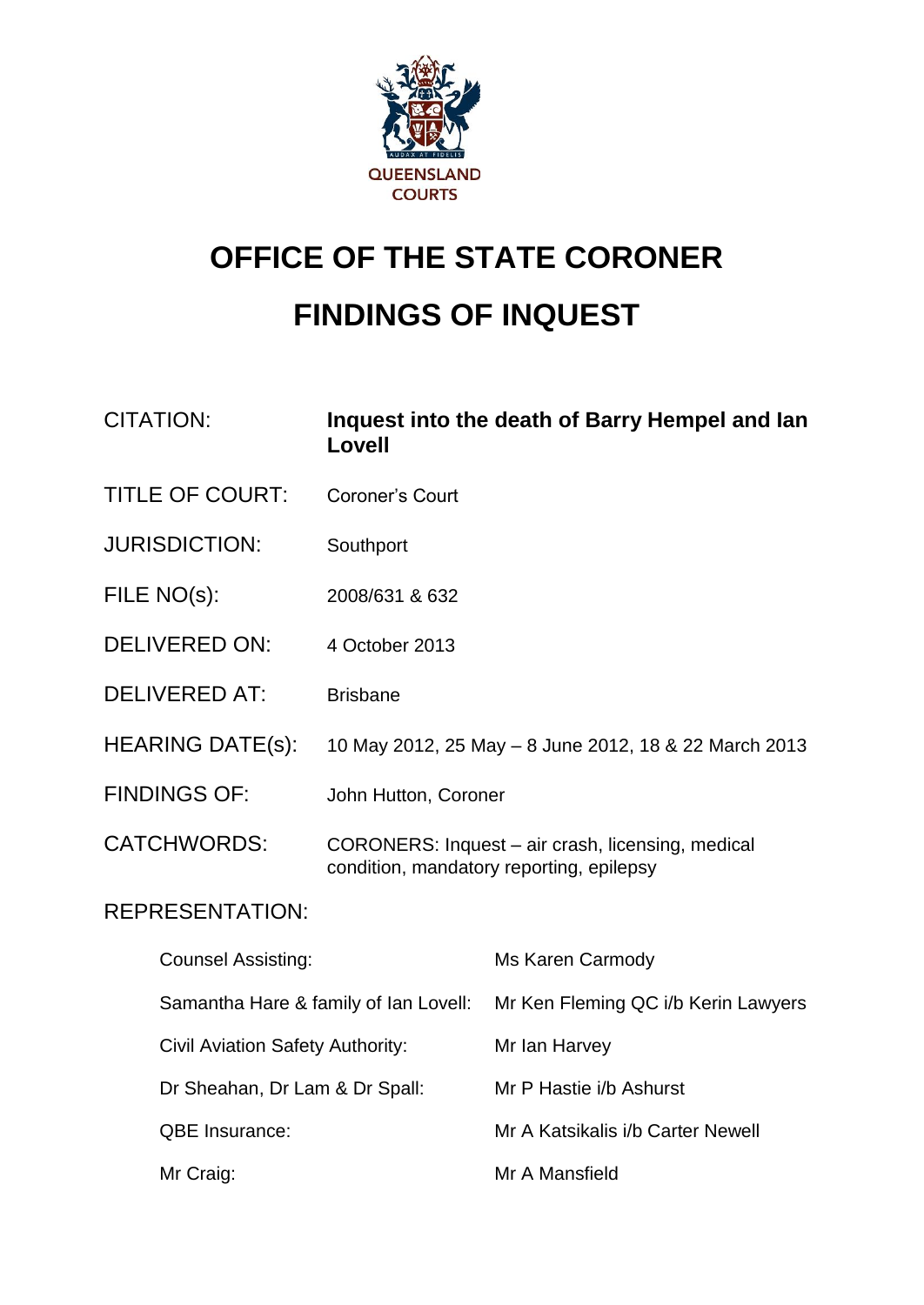These are my findings in relation to the inquest into the deaths of Ian Ross Lovell and Barry Ian Hempel.

\_\_\_\_\_\_\_\_\_\_\_\_\_\_\_\_\_\_\_\_\_\_\_\_\_\_\_\_\_\_\_\_\_\_\_\_\_\_\_\_\_\_\_\_\_\_\_\_\_\_\_\_\_\_\_\_\_\_\_\_\_\_

Pursuant to s. 33 and s. 45(2) of the *Coroners Act 2003*, in relation to the above deaths I find as follows:-

- (a) That the deceased persons are (1) Ian Ross Lovell and (2) Barry Ian Hempel;
- (b) Both Ian Ross Lovell and Barry Ian Hempel died when the aircraft within which they were sole occupants, crashed into the Pacific Ocean in the vicinity of Stradbroke Island, Queensland. At the time, Ian Ross Lovell was the passenger and Barry Ian Hempel was the pilot of the aircraft;
- (c) Both Ian Ross Lovell and Barry Ian Hempel died on 31 August 2008 at about 12:30pm;
- (d) Both Ian Ross Lovell and Barry Ian Hempel died of multiple injuries they received as a result of the aircraft crash.

# *Evidence, Discussion and General Circumstances of Death*

Prior to the ill-fated flight, Samantha Hare and Ian Lovell were in a long-term relationship. Samantha Hare wished to give Ian Lovell a birthday gift. She decided on a joy flight. She had no knowledge of the aircraft industry and rang Archerfield Airport Corporation seeking advice and enquiring in relation to who conducted joy flights. She was told to look at Hempel's Aviation Pty Ltd website. As a result of this she then contacted Hempel's Aviation on two occasions and purchased a voucher from Barry Hempel personally at the Archerfield Airport. She paid \$492 for the voucher. Both the voucher and receipt referred to 'Hempel's' as the website which announced 'Hempel Adventure Flights'. Samantha Hare arranged for Ian Lovell to enjoy an adventure flight as her birthday gift to him.

On Sunday 31 August 2008, Ian Ross Lovell attended Archerfield Aerodrome where he met Barry Hempel for the pre-arranged flight.

The aircraft in question was a two-seater Yakovlev model Yak-52. This plane was originally manufactured in Russia and designed as a trainer to be used for the training of student pilots and to teach flying skills to fighter pilots. As such, it was capable of aerobatics, and capable of recovering control when in a deep descent. The Yak had tandem cockpit layouts. In this case, Barry Hempel was seated in the front cockpit and Ian Lovell was seated behind. Each cockpit had a set of controls.

The Yak was designated as a 'limited category aircraft' in that the design manufacture and airworthiness were not required to meet the standards of the Civil Aviation Safety Authority (CASA). The Yak was regarded as a Warbird and as such it was less stringently operated and administered than normal passenger carrying aircraft. Because of their aerobatic ability, these aircraft were frequently used for aerobatics and joy flights.

The Yak was administered under the Australian Warbirds Association (AWA) and the AWA provided maintenance schedules for the Yak. During the inquest it was heard that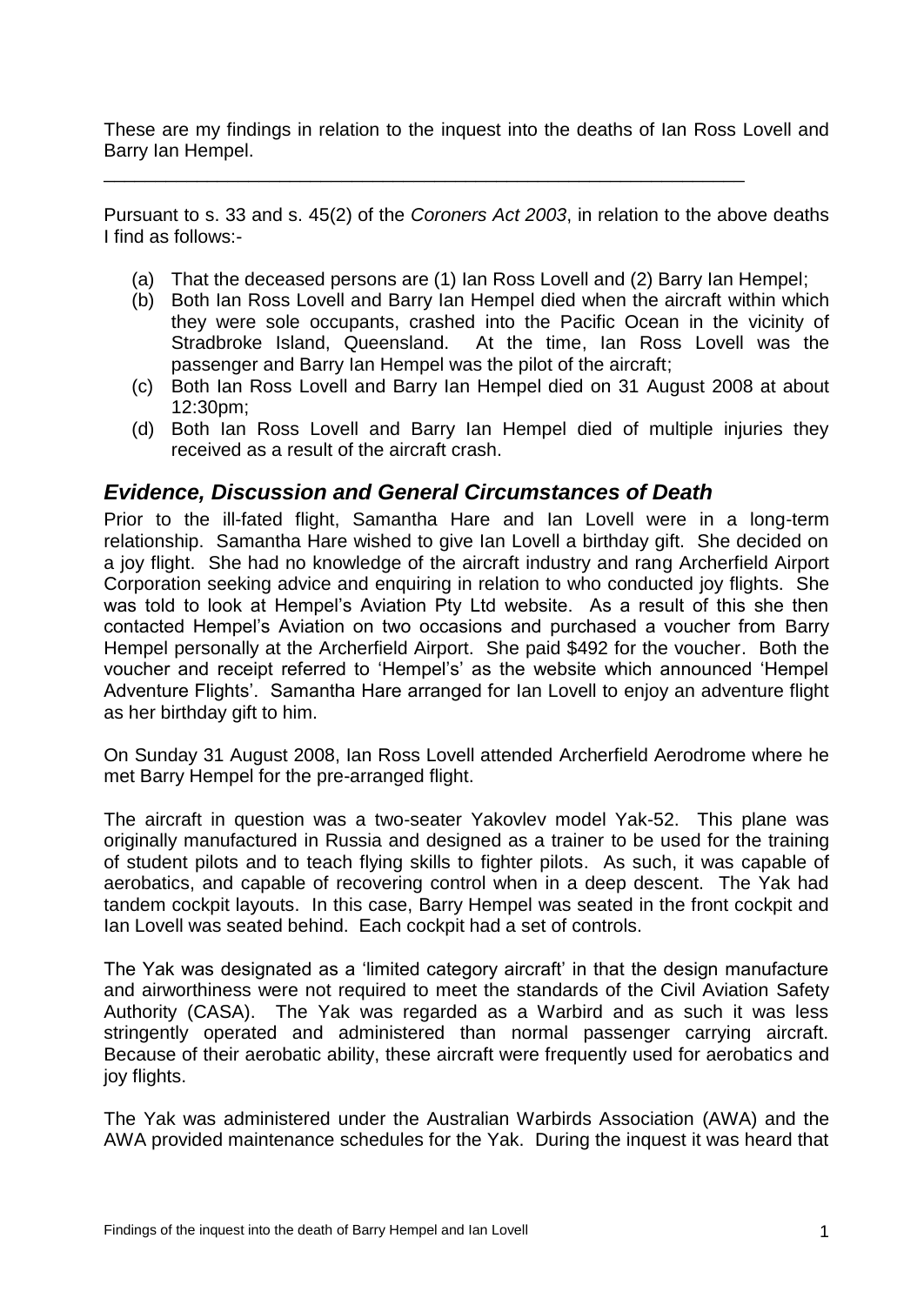the plane was in good condition. It was regularly maintained and had recently been fitted with a new engine and propeller.

Having been seated in the Yak, with Barry Hempel in the front seat as the pilot and Ian Lovell behind, the plane took off on a joy flight. This was not the first joy flight Barry Hempel conducted on the morning of 31 August. In fact, three passengers had previously flown with Barry Hempel on that morning. Each of these passengers confirmed that Barry Hempel advised them to remove any loose items which may fall out of their pockets during the flight, and they were provided with a general briefing about the flight. Each of these previous flights was without incident.

During the flight, Barry Hempel, a very experienced pilot, did not record any problems with the weather or air traffic in the area.

As I said, the flight was uneventful until just prior to the fateful crash. The crash was witnessed by a number of witnesses and I shall provide a brief summary of evidence of each witness as given at the inquest. The first witness was Robert Rhys Trussel. On that day, Robert Rhys Trussel was a passenger on a cruiser with friends in Moreton Bay. His view of the crash was momentary as the plane entered the sea, however he described the plane 'pretty much going straight down'. Mr Trussel believed he was about three or four miles north of where the plane entered the sea. He said - 'When I saw it, it was pretty much on a straight-pretty down-downward vertical tract-a little to the right.' He then went on to say - 'But I don't believe, from my knowledge, that there were any sort of an attempt for it to sort or pull out, what I saw, there was no smoke or anything along those lines, what I could see to sort of pull out of that particular motion that it was in.'

At the time of the crash, Geoffrey William Lord was in a boat off the Jumping Pin in Moreton Bay. He said - 'I observed the aircraft to be spiralling, and in my opinion out of control. That plane was red in colour.' He said that he did not believe the plane to be executing an aerobatic manoeuvre. He went on to say that the aircraft wasn't directly vertical when he first saw it and he explained that he saw the right wing appeared to be dipped towards the water and the aircraft kept going in a circular motion and appeared to hit the water on the right wing and then the bulk of the plane and the fuselage followed behind the right wing. He said the aircraft was turning the whole time in a corkscrew motion.

Rebecca Jane Baeb did not see the plane enter the water. She saw it on an earlier stage of the flight and believed that it was struggling. She described a spluttering noise coming from the engine. She said she saw the aircraft do three loops, two of which were done without any difficulty, the third loop the aircraft seemed to go halfway up as if to start the loop and instead of doing a full circle, the aircraft appeared to be struggling and a change in noise of the engine was noted at the top of the loop and from there she observed the aircraft to go straight down out of the loop rather than finishing the full circle. She observed the aircraft cut out of the loop and then appear to fly north. This was the last occasion she saw the aircraft.

Although the versions given by the witnesses tended to vary, their evidence did suggest that the Yak's descent into the water was uncontrolled and that Barry Hempel failed to recover from the manoeuvre to clear the surface of the ocean. This evidence would indicate that either Barry Hempel was suffering from a medical indisposition or had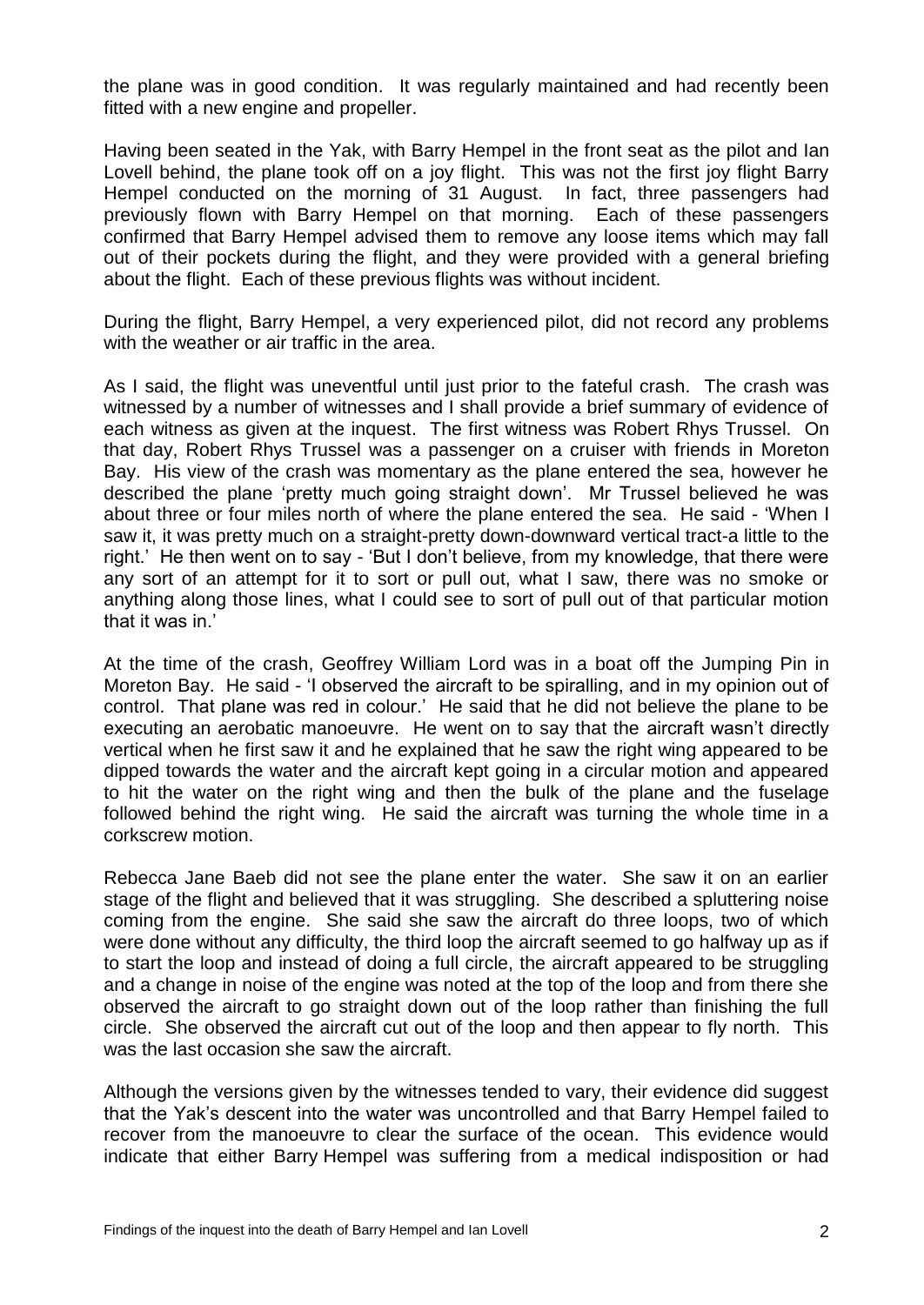committed a pilot error during an aerobatic manoeuvre and was unable to recover control, possibly due to having descended too low.

#### **The Flight**

Up until the final moments prior to the Yak crashing into the ocean, the flight was uneventful, the weather was mild, the air traffic was minimal and Barry Hempel did not report any problems in relation to the flight.

However shortly before the accident at about 12:02:08pm, Ian Lovell, inadvertently transmitted a message. This was a six second broadcast of foreboding followed by four seconds of an open microphone, thereafter the transmission ends abruptly.

At this time the plane was travelling in a north-easterly direction possibly at the top of a loop. Ian Lovell was heard to say in an extremely alarmed state:

'Oh my god, what are you doing? Put it up (or put it on).'

The Yak had two throttles; one in the front for Barry Hempel and the second in the rear for Ian Lovell. Ian Lovell's throttle was not used other than to transmit messages. The top button on the throttle was used to transmit messages from the aircraft to other stations and to the tower or anyone listening. The button underneath the throttle was used solely for intercom communication between the pilot and the passenger. The message sent by Mr Lovell and heard by ASA was broadcast generally. It appears that Ian Lovell inadvertently pressed the transmission button rather than the intercom button.

Due to the urgency of Ian Lovell's transmission, one would have expected to hear a report straight back from Barry Hempel. This did not occur. There was no response whatsoever from Barry Hempel. In the absence of any response from Barry Hempel to Ian Lovell's urgent plea, one can only assume that at that time Barry Hempel was incapacitated and therefore unable to respond. It may be assumed that he was in the midst of an epileptic seizure, or unconscious. Alternatively it may be that he was attempting to recover from a manoeuvre and was unable to respond.

This fateful broadcast was the last broadcast anyone heard from the Yak.

It was timed, as stated previously, at about 12:02:08pm and lasted six seconds, ending abruptly. The broadcast took four seconds. There was no response from Mr Hempel.

#### **Barry Hempel**

At the time of his death, Barry Hempel had been a pilot for 40 years. He had an impressive 28,000 flying hours. He was well-known in the aviation industry. He was controversial, but was regarded as one of Australia's best pilots with many years experience. He had a contumelious disregard for aviation regulations and the law and he had an extensive history of offences and breaches. I attach hereto a schedule which is self-explanatory.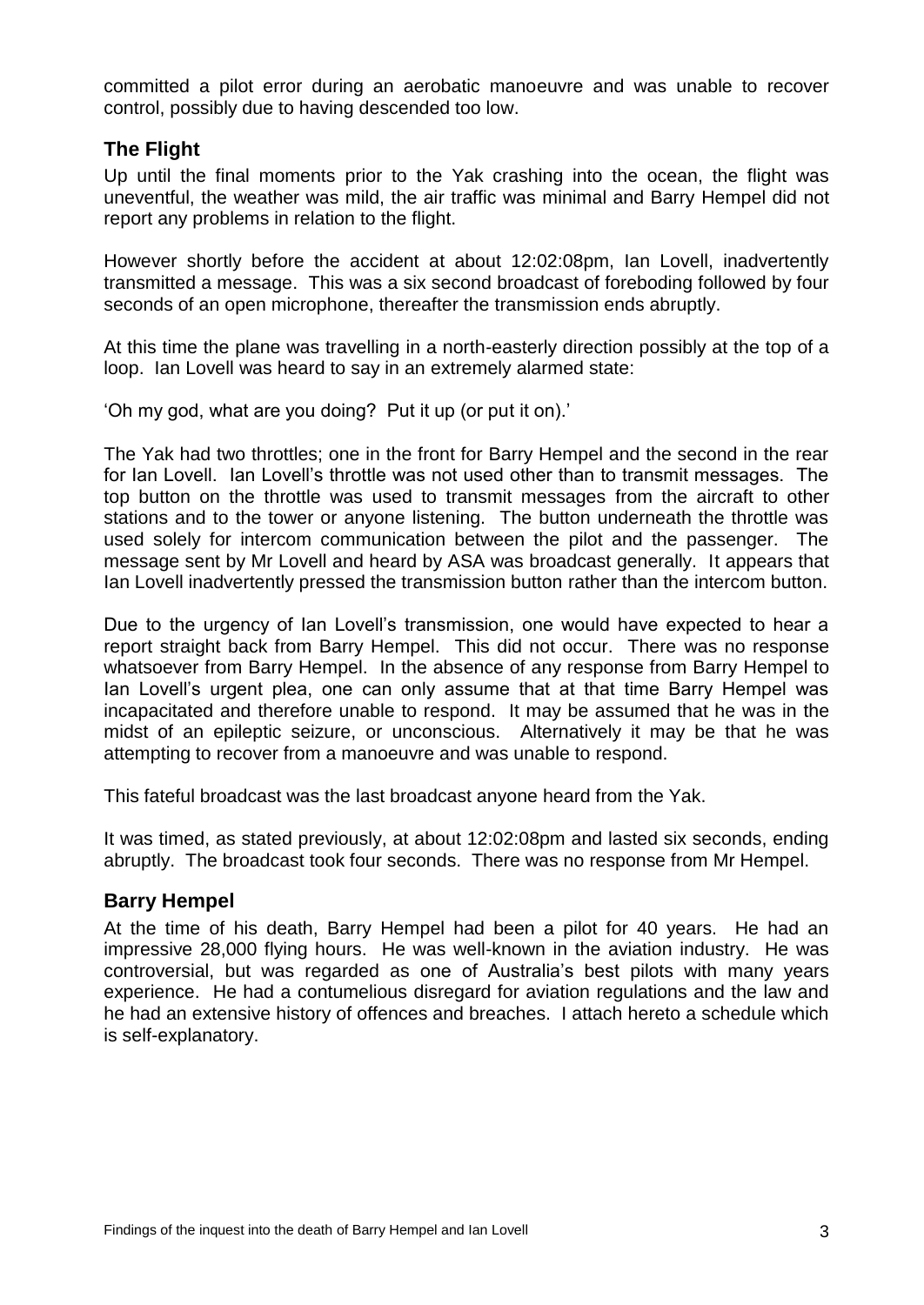#### **CASA schedule of regulatory action & criminal proceedings instigated against the late Barry Hempel for breaches of Aviation Legislation**

| Date                                 | <b>Event</b>                                                                                                                                                                                            |
|--------------------------------------|---------------------------------------------------------------------------------------------------------------------------------------------------------------------------------------------------------|
| February 1968                        | Counselled for unapproved endorsement training                                                                                                                                                          |
| <b>July 1969</b>                     | Counselled for his sub-par performance as a "C" grade flight<br>instructor                                                                                                                              |
| August 1970                          | Counselled for his sub-par performance as flight instructor                                                                                                                                             |
|                                      | September 1977 Counselled for failure to cancel SARWATCH                                                                                                                                                |
| May 1980                             | Counselled for non-compliance with the terms of an air<br>display approval                                                                                                                              |
| April1981                            | Charged and convicted in Magistrates Court for exceeding<br>flight time limitations and hours of duty: fined \$300 plus costs                                                                           |
| <b>June 1981</b>                     | Counselled after breaching low level limit in air display                                                                                                                                               |
| October 1982                         | Flight crew licences suspended pending investigation of an<br>aircraft accident (fuel cap missing, fuel exhaustion).<br>Suspension lifted following investigation                                       |
| 5 April1983                          | Charged and guilty plea entered in Magistrates Court for<br>exceeding pilot duty limits: fined \$300.00 plus costs                                                                                      |
| <b>June 1983</b>                     | Licences suspended for breach of low level aerobatics and air<br>display approval. Licences subsequently reissued on a<br>probationary basis in August 1983.                                            |
| October 1983                         | Low-level aerobatics approval withdrawn for breaches of<br>approval on two occasions at air displays.                                                                                                   |
| December 1985<br>and<br>January 1986 | Charged and convicted in Magistrates Court for being<br>knowingly concerned in breaches of maintenance regs and<br>excessive loading of aircraft at take-off and landing: fined<br>\$750.00 plus costs. |
| May 1986                             | Licences suspended and Chief Pilot and Chief Flying<br>Instructor and Approved Testing Officer (ATO) approvals<br>withdrawn.                                                                            |
| <b>July 1986</b>                     | Hempel appeals suspension- Administrative Appeals Tribunal<br>orders an 80 day suspension from 9 July 1986 to 26<br>September 1986                                                                      |
| 11 September<br>1987                 | Charged and convicted in Magistrates Court for breach of Air<br>Navigation Regulation 227(4) (over weight take-off): fined<br>\$1200.00 plus costs.                                                     |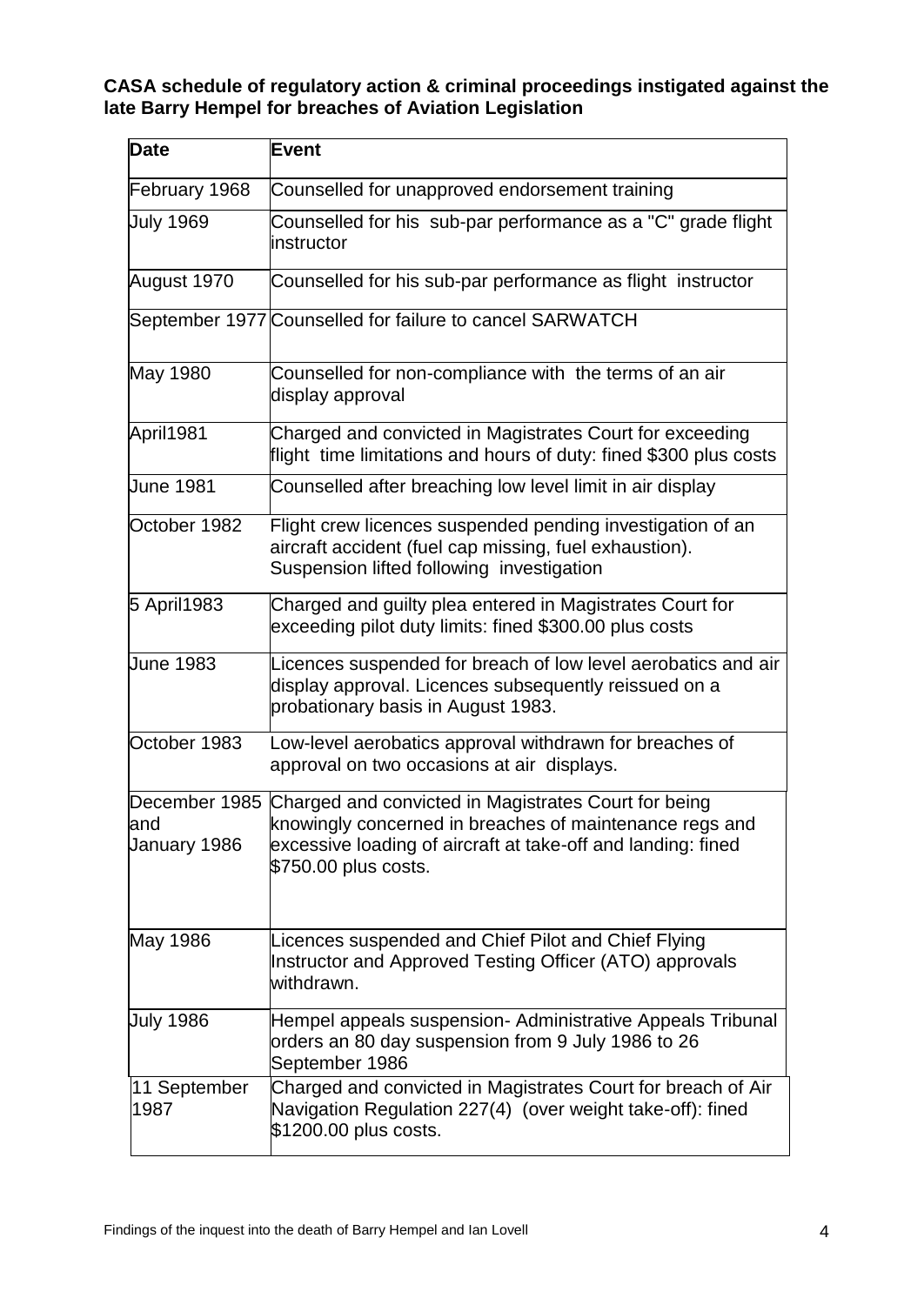|                      | 2 October 1987 Charged and convicted in Magistrates Court of flying with<br>unapproved auxiliary fuel tanks: fined \$750.00 plus costs.                                                                                                                                                                                                                                                                                                                                                                   |
|----------------------|-----------------------------------------------------------------------------------------------------------------------------------------------------------------------------------------------------------------------------------------------------------------------------------------------------------------------------------------------------------------------------------------------------------------------------------------------------------------------------------------------------------|
| March 1988           | Counselled for the conduct of unauthorised banner towing<br>operations along Brisbane River                                                                                                                                                                                                                                                                                                                                                                                                               |
| April 1988           | ATO delegation limited to PPL issue tests only                                                                                                                                                                                                                                                                                                                                                                                                                                                            |
| October 1988         | ATO delegation extended to stage 5                                                                                                                                                                                                                                                                                                                                                                                                                                                                        |
| January 1989         | Chief Flying Instructor approval and ATO delegation<br>withdrawn.                                                                                                                                                                                                                                                                                                                                                                                                                                         |
| March 1993           | Counselled following unauthorised spins tests in Lancair<br>aircraft.                                                                                                                                                                                                                                                                                                                                                                                                                                     |
| April1993            | Counselled by CASA test pilot following sub-par aerobatics in<br>Lancair aircraft                                                                                                                                                                                                                                                                                                                                                                                                                         |
| 21 March 1994        | Counselled for violation of controlled airspace during aerobatic<br>display during Indy car races on Gold Coast                                                                                                                                                                                                                                                                                                                                                                                           |
| 2 and 8 July<br>1994 | Charged and convicted in Magistrates Court for (i) flying<br>without authorisation: fined \$1500.00, in default 2 months<br>imprisonment (ii) false statement in pilot's logbook: fined<br>\$800.00                                                                                                                                                                                                                                                                                                       |
| October 1994         | Counselled following unauthorised aerobatics display                                                                                                                                                                                                                                                                                                                                                                                                                                                      |
| 12 February<br>1996  | Charged and convicted in Magistrates Court - 2 charges of<br>false statements in his pilot's log book, failure to record aircraft<br>time in service: fined total of \$1000.00 plus costs.                                                                                                                                                                                                                                                                                                                |
|                      | 12 October 1996 Charged and convicted in District Court of 2 charges of flying<br>without authorisation: fined total of \$3,000.00, in default 2<br>months                                                                                                                                                                                                                                                                                                                                                |
| 2 July 2003          | ATO delegations varied to remove right to issue aircraft<br>endorsements.                                                                                                                                                                                                                                                                                                                                                                                                                                 |
| 2 September<br>2003  | <b>ATO delegations cancelled</b>                                                                                                                                                                                                                                                                                                                                                                                                                                                                          |
| 28 March 2007        | Charged and convicted of 13 offences (after a plea to 4<br>charges) in Magistrates Court (2 operating aircraft without a<br>maintenance release, 2 commencing flight without a<br>maintenance release, 5 charges of flying without a medical<br>certificate, 2 charges of contravening a maintenance direction,<br>1 charge of failing to record total time in service on a<br>maintenance release, 1 charge of failing to retain a personal<br>log book: fined total of \$12,200, with 12 months to pay. |
| 8 May 2007           | "Show cause" notices issued on basis of conviction on the<br>above 13 charges and previous record                                                                                                                                                                                                                                                                                                                                                                                                         |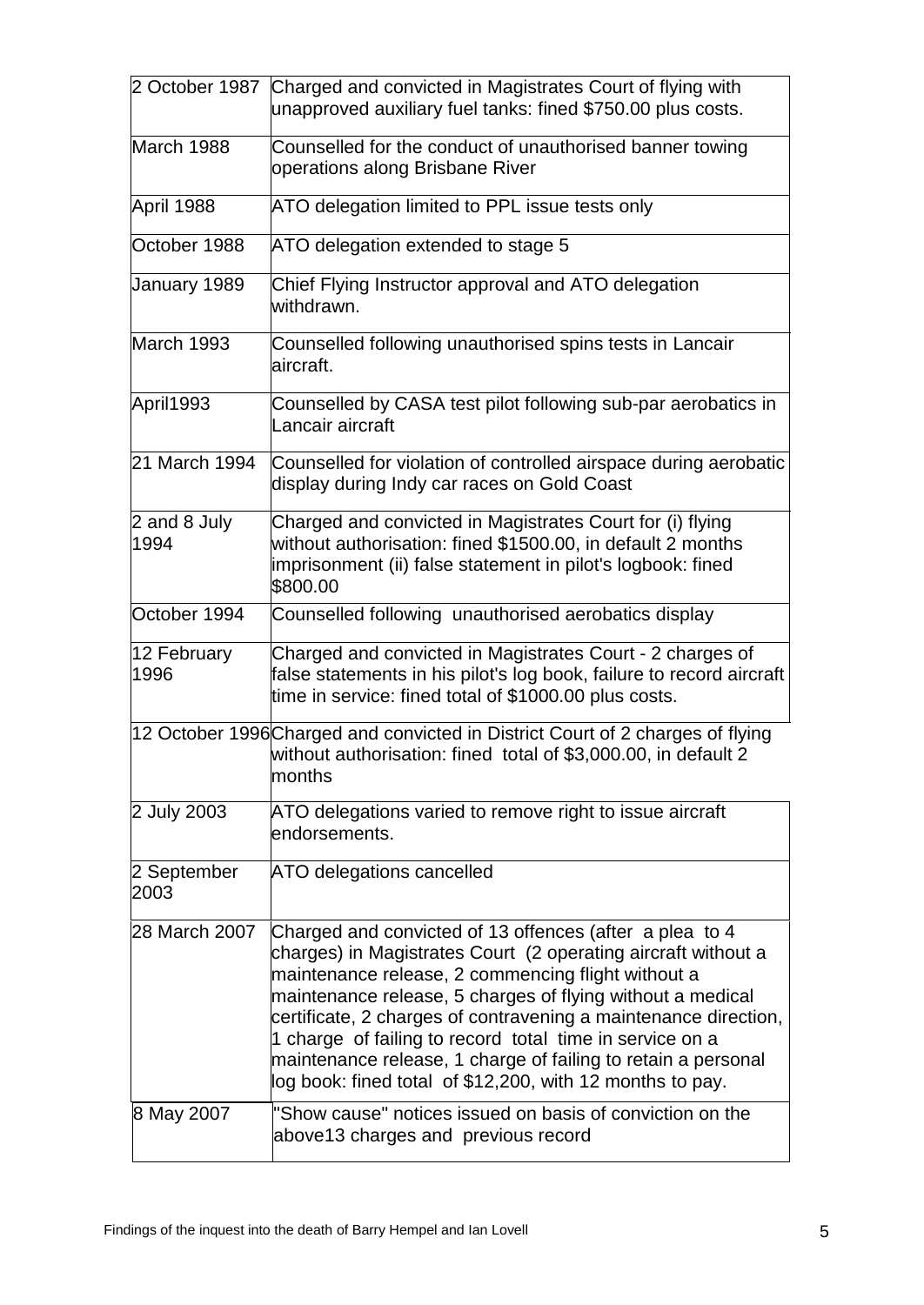| 29 November<br>2007  | All licences (except for PPL) cancelled                                                                              |
|----------------------|----------------------------------------------------------------------------------------------------------------------|
| 29 November<br>2007  | Hempel lodges application in the Administrative Appeals<br>Tribunal to review CASA's decision to cancel his licences |
| <b>17 March 2008</b> | Hempel withdraws Administrative Appeals Tribunal application                                                         |

## **Mr Hempel's Licence**

As shown by the Schedule of this decision, Mr Hempel had a long and extensive history, dating back to 1968, of breaching flying regulations. The breaches covered a wide range of offences from exceeding time limitations, breaching low level aerobatic and air display approval, excessive loading of aircraft at take-off, flying without authorisation, unauthorised spin tests in Lancair aircraft, failing to record the total time in service on a maintenance release and flying without a medical certificate.

His group of companies, including Hempel's Aviation Pty Ltd, also had an extensive history of breaches of both administrative and flying regulations.

Given the above it goes without saying that he was well known by CASA and had had at one stage or other, inter alia, his Chief Flying Instructor delegation as an Approved Testing Officer ("ATO") withdrawn, his ATO delegations to issue aircraft endorsements removed and various other ATO delegations cancelled. Mr Hempel's licences, had, at various times, been suspended or cancelled.

At the time of his death he held one licence only – that being his Private Pilots Licence (Aeroplane). His Commercial Pilots Licence (Aeroplane), his Transport Pilots Licence (Aeroplane) and his Commercial Pilots Licence (Helicopter) had all been cancelled by CASA. CASA was, therefore, well aware that Mr Hempel was a pilot who flew with a total disregard for the safety regulations enacted to protect the public, passengers and the aviation industry generally.

The evidence at the Inquest gave an impression of a man who believed he was "above the law" so to speak. No doubt he believed his flying prowess was such that he could decide, rather than CASA, what risks could or could not be taken. It could be argued that the number and nature of Mr Hempel's breaches and the fact that many were repeated breaches indicated that Mr Hempel would probably never comply with safety regulations. In the light of the extensive history of breaches it is indeed extraordinary that he was left with even a Private Pilots Licence.

The relevance of the Private Pilots Licence is that Mr Hempel was not authorised to take fee paying passengers. The evidence was clear that, yet again, he ignored that flying restriction when he took Mr Lovell and other passengers on the fee paying joy flights on 31 August 2008.

When Ms Hare purchased the joy flight gift voucher for Mr Lovell she would have been totally unaware that Mr Hempel's licence did not authorise him to undertake such flights. In fact it became evident that no-one, other than Mr Hempel and CASA, knew what licence he held. If there had been some public document available for members of the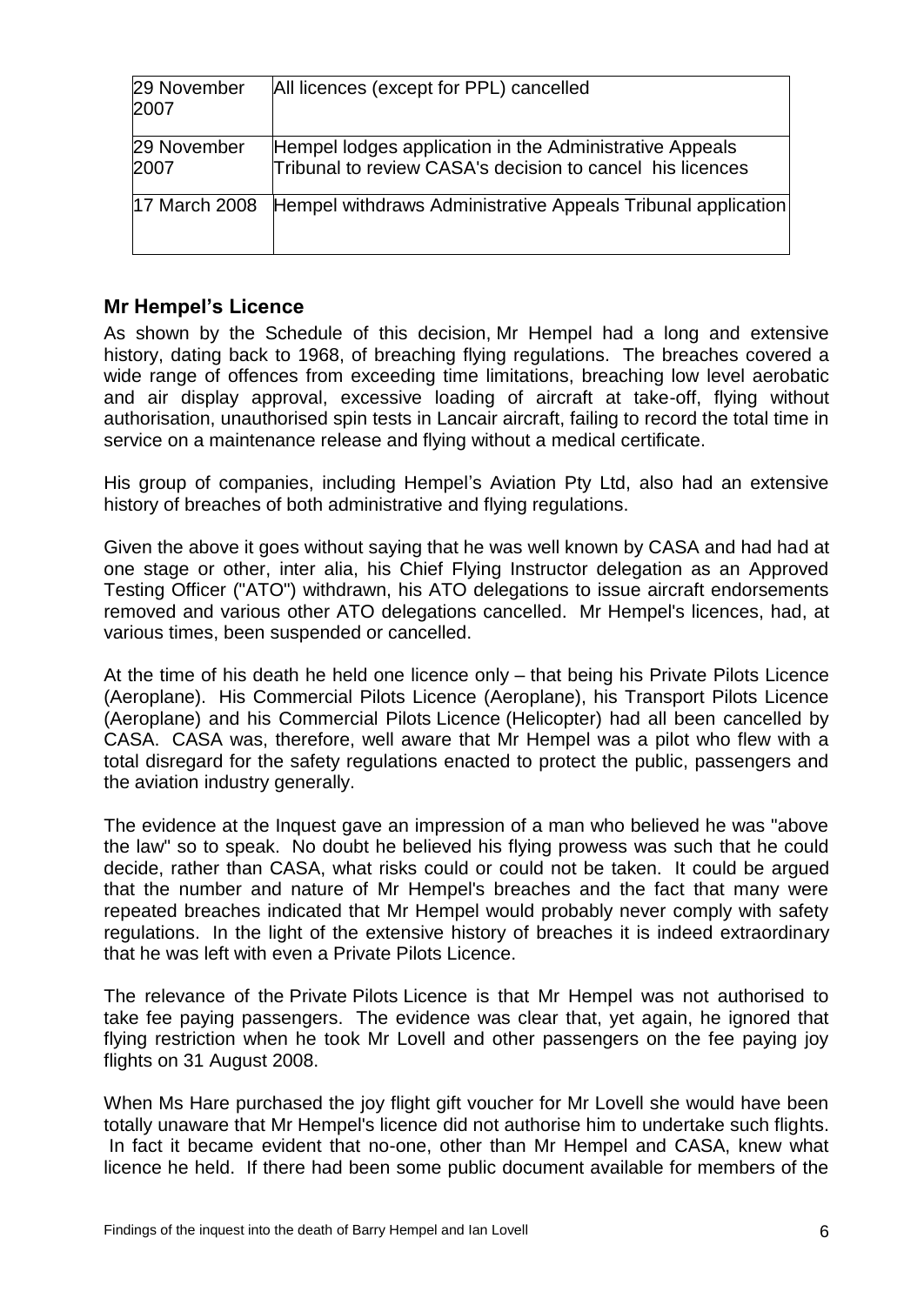aviation industry and indeed members of the public, such as Ms Hare, to consult they could have accessed that document to determine Mr Hempel's qualifications (or lack of them).

What is truly perplexing about this case is that Mr Hempel had any kind of licence at all. Surely even with a Private Pilot's Licence there was a risk that he would breach a safety regulation that could place in peril any private passengers (friends or family he may have been flying), other planes and indeed people below his flight path. In the case of the incident of 31 August 2008 the only fortunate aspect was that the Yak landed in open sea rather than on houses or roads where many other people could have been killed.

This history speaks for itself and it is evident that Barry Hempel displayed contumelious disregard for safety regulations.

Barry Hempel was well-known to CASA. This Commonwealth body played a critical role in the aviation industry and judged whether a pilot was a fit and proper person to hold a licence.

Given the litany of Barry Hempel's breaches, one is left wondering why CASA allowed him to continue flying notwithstanding his ability to fly, but given his history of breaches, the question arises as to whether he was a fit and proper person to hold any kind of aircraft licence.

#### **Barry Hempel's medical history**

Barry Hempel enjoyed good health until in May of 2001 he suffered a serious head injury, when a hangar door hit him on the head. As a result he was hospitalised and suffered a seizure resulting from the incident. During the inquest, neurosurgeons, Dr John Cameron and Dr Ian Maxwell, agreed that one seizure within a short timeframe after the actual incident would not normally result in a diagnosis of epilepsy, but a diagnosis of epilepsy would be made for any second or further seizure.

One of the main questions for the inquest was whether Barry Hempel suffered subsequent seizures which would have caused him to fall within the category of an epileptic and as such, have his licence cancelled, and whether just prior to the crash, he suffered an epileptic seizure which in turn caused him to lose control of the plane, resulting in the crash.

Barry Hempel's licence was cancelled on the occasion of the May 2001 injury. He was without a licence until a satisfactory medical report was provided to CASA.

Extensive evidence was given with respect to this question. There's no doubt that Barry Hempel suffered a significant injury in 2001 when the hangar door fell and hit him on the head. Medical records described the incident as resulting in significant brain trauma.

Dr Urankar, pathologist who performed the autopsy on Brian Hempel, gave evidence in relation to Barry Hempel's brain injury. She stated that although she wasn't given the records of the Princess Alexandra Hospital in relation to the May 2001 incident, she said she didn't need the records because upon examining Barry Hempel's brain, she stated - 'I have gross evidence that he had an injury and here is the evidence, the injury and the scarring.' Dr Urankar stated that although the brain heals the scarring is still there. She went on to say - 'Well, they're healed per se in the way that the brain heals its injury that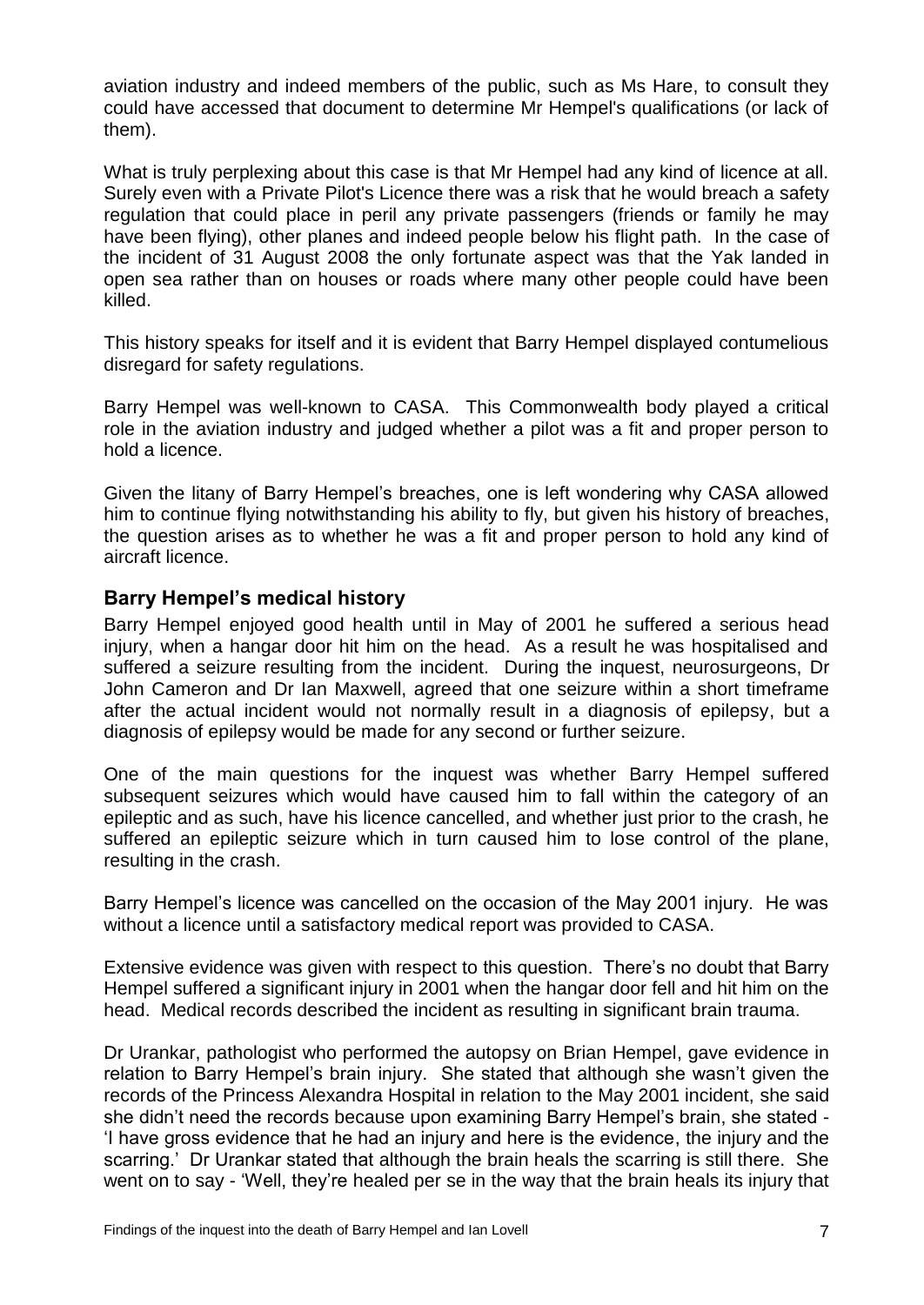it sustained. So, way back when he had the original head injury that caused the contusion, they've healed in the way – the only way the brain can heal. But they don't go away. They leave this area of scarring and the scar causes seizures.' Dr Urankar went on – '...An ongoing effect. A permanent effect in the brain that the effect is it can cause seizures and clinically from what I was presented with it was known that it had caused seizures in the past.' It was quite clear to Dr Urankar, a skilled pathologist, that on examining Barry Hempel's brain, the scarring he had on his brain was quite capable of causing seizures and thus leaving him as an epileptic. The question of sudden unexpected death in epilepsy was also canvassed with Dr Urankar. She said that this was not the case in relation with Barry Hempel because at autopsy he was discovered to have 500mls of blood in his chest which indicated that he did not die prior to the crash, but rather as a result of the crash. Dr Urankar also said there were no injuries to Barry Hempel's hands which could have resulted from him bracing in anticipation for a crash. Dr Urankar said it was normal for a person anticipating a crash to brace and push back for the impact and as such, one would expect injuries to the hands and arms. In this case there were no injuries to the hands, wrists, or fractures to the forearms.

## **Queensland Ambulance Service Report – 1 July 2002**

Near the conclusion of the inquest, a Queensland Ambulance Service (QAS) report dated 1 July 2002 was provided to the inquest by the QAS. That document recorded an incident in which Barry Hempel was transported to the Tully Hospital having experienced a loss of consciousness. The details of that incident are set out in the report provided at the inquest. The medical entries suggest that it was an event of some significance and this view was supported by supplementary reports provided by both Dr Maxwell, neurologist, and Dr Cameron, neurologist, who were asked to comment on the contents of the report. Both Dr Maxwell and Dr Cameron concluded that the report contained evidence of indicia of epileptic seizure.

## **Queensland Ambulance Service Report – 29 October 2002**

This QAS report was available throughout the inquest and was tendered as an exhibit. Various paramedics gave evidence of this particular event, which despite the effluxion of time; namely some 10 years, remained clearly in their memories. They described the agitated state in which Mr Hempel presented and his insistence that as a pilot he had to leave for a flight immediately. On this occasion, QAS had been called to Mr Hempel's residence where he was found in a disoriented state. It was the evidence of the officers that in their opinion, Barry Hempel had suffered an epileptic seizure. This was clearly marked on the report which was provided to CASA. The officers explained that they remembered the event because of Barry Hempel's behaviour. He insisted that as a pilot he had to leave for a flight immediately. They were very concerned. So concerned, that they parked the ambulance across the driveway of Barry Hempel's house in order to prevent him from driving off in his car. They were of the opinion that he was an extreme risk not only to himself, but also to the public, and due to his medical condition he should not be allowed to drive or fly. They were provided with Dr Spall's telephone number (Dr Spall was Barry Hempel's GP). They rang Dr Spall anticipating that he would support them and their views as to Barry Hempel's risk to the public and himself if he were to fly. To their amazement and despite their specific concerns which they raised with Dr Spall, he advised them to let Mr Hempel depart.

A further incident occurred when Barry Hempel was flying with a Mr Russell. Although Mr Russell was unable to identify the year in which the event occurred, he did state that it occurred after the incident of May 2001 when Barry Hempel was struck by the hangar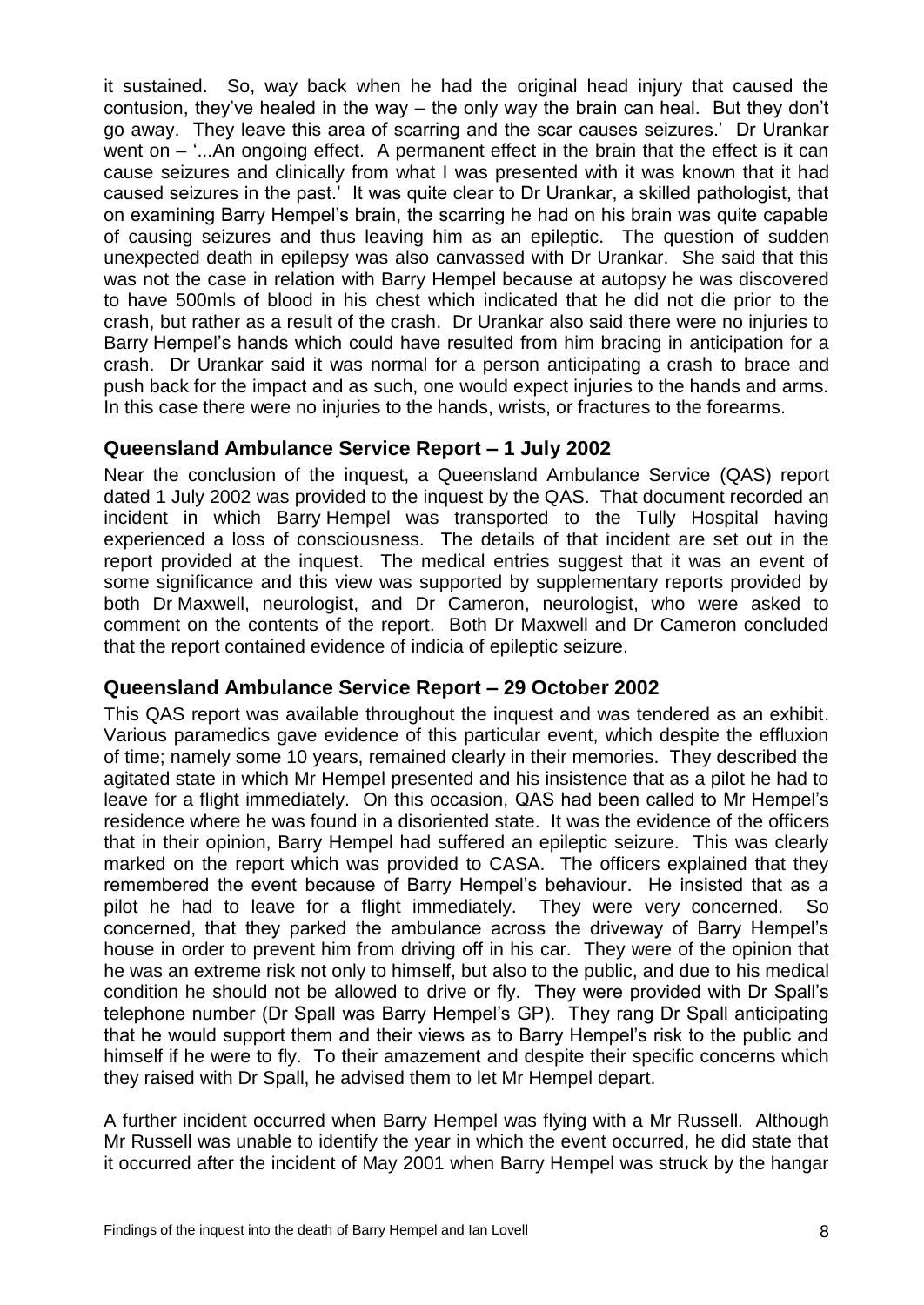door. Whilst flying with Mr Russell (a qualified pilot), Barry Hempel's condition became such that Mr Russell took over the controls of the plane and landed the plane. Although on the face of it the evidence given by Mr Russell was insufficient to determine the nature of Barry Hempel's illness whilst flying, or even whether it occurred, in the context of epilepsy, it is yet another occasion on which Barry Hempel probably suffered a seizure.

It is to be noted that all these events occurred after the incident with the hangar door in May 2001.

## **Dr Ian Maxwell, Neurologist**

In 2005 Dr Maxwell provided a report to CASA with respect to Barry Hempel. The report was dated 19 January 2005. In that report, Dr Maxwell stated - 'Following today's assessment I can see no contradiction neurologically to him returning to fly as a private pilot in command of an aircraft. I would strongly support application in this regard. If he remained asymptomatic over a further 12 months I would support his application to have his commercial pilot privileges and ATO privileges returned in full.' Barry Hempel saw Dr Maxwell and explained to him that the events when the ambulance was called to his house on 29 October 2002 was merely being a fainting fit on his part. Mr Hempel did not disclose the Tully incident to Dr Maxwell.

It is quite clear that Barry Hempel was both a liar and a conniver in dealing with Dr Maxwell. In order to prepare his report, Dr Maxwell relied solely upon Barry Hempel to disclose the truth about his medical history. Barry Hempel did not disclose the truth about his medical history to Dr Maxwell. At the inquest Dr Maxwell was shown the ambulance report in relation to the events of October 2002 which had been in CASA's possession. He said this was the first time he had seen that document. In the ambulance report, the paramedics clearly describe a tonic-clonic seizure. Dr Maxwell was adamant that he was unaware of this event. He said, in short, that had he been aware of that event, then as far as he was concerned, Barry Hempel's career as a pilot would have been over.

There is no doubt Barry Hempel was aware of this himself and was at pains to convince Dr Maxwell that he had not had any epileptic event which would have brought his career to an end. In fact, I asked Dr Maxwell this question - 'Because he knew then that he – if he made that admission to you his career is over?' Answer – 'Absolutely yeah.' Dr Maxwell said he regretted in retrospect not pursuing Barry Hempel more aggressively with questioning as to the event which Barry Hempel put down as a faint. Dr Maxwell said he had to rely upon that which Barry Hempel told him, and for the purposes of the report he was never supplied with the ambulance report by CASA. Had he been so supplied, he said he would never have recommended Barry Hempel's licence be returned. In relation to the question of epilepsy, Dr Maxwell said the first seizure was an isolated seizure acute post-traumatic, however any recurrent seizure would result in a diagnosis of epilepsy. He also said the scarring of the brain was an indicator and a risk factor for epilepsy. Dr Maxwell said he was unaware that Dr Spall had previously prescribed Barry Hempel with the drug Tegretol, a drug primarily prescribed for epilepsy.

In relation to the tonic-clonic seizure, Dr Maxwell described it as follows - 'The whole body stiffens in the tonic phase. In the clonic phase they jerk uncontrollably they're unconscious during that – that period and possibly for some minutes with eventual recovery. It's certainly not a brief episode.'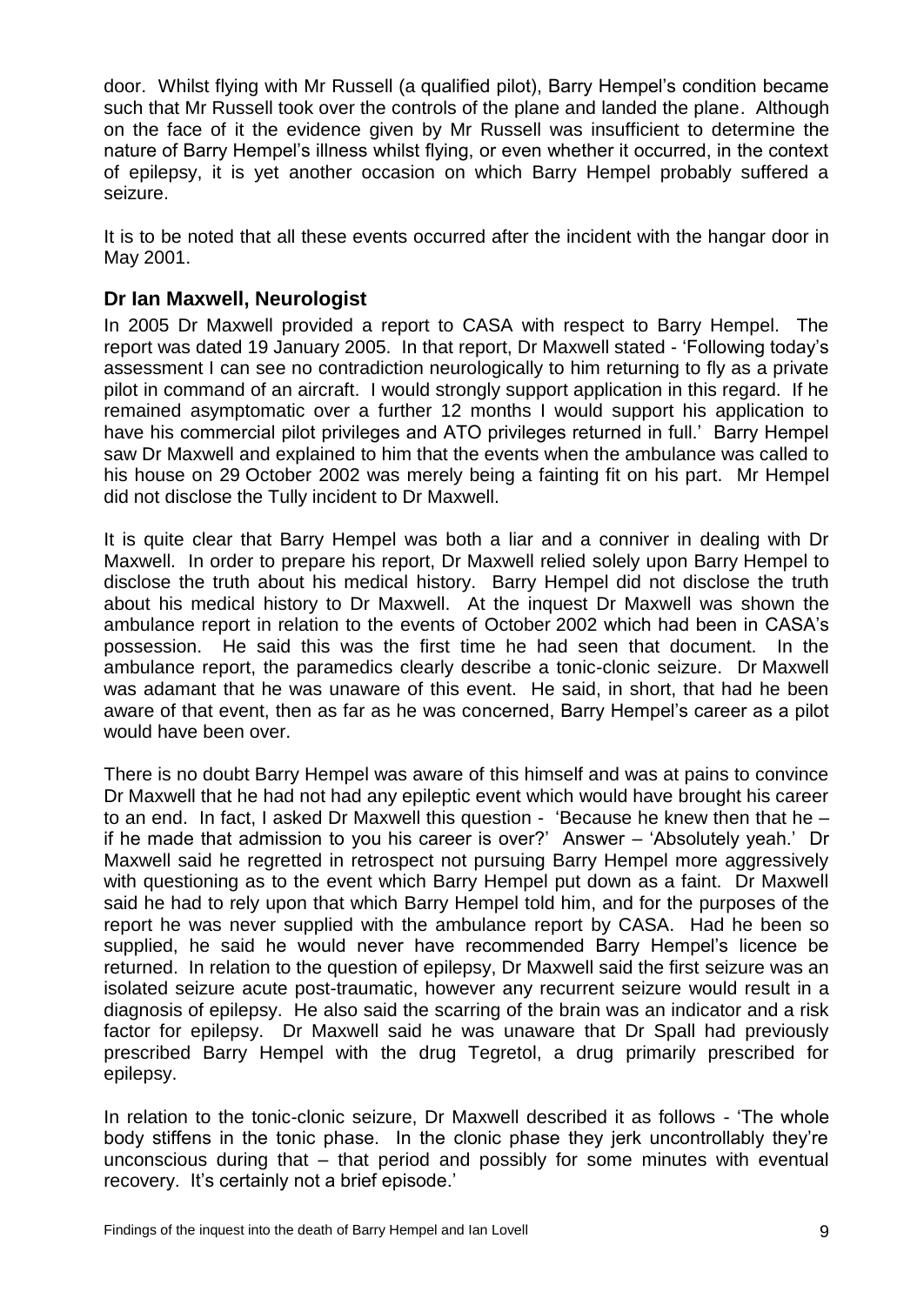With that description in mind, one can only guess what Ian Lovell thought when he witnessed Barry Hempel in flight undergoing a tonic-clonic seizure. Maybe this event may explain Ian Lovell's cry of 'Oh my god what are you doing? Put it up (or put it on).' In fact one witness gave evidence as to the fact that Mr Lovell would have been able to see unusual movements by Mr Hempel.

#### **Dr Cameron, Neurologist**

Dr Cameron said during a tonic-clonic seizure the generalised convulsive disturbance can last usually about three or four minutes, after which the patient remains confused or disoriented for up to 20 minutes. Dr Cameron said that a lot of people bite their tongue during a seizure, and tongue bites may be suggestive of a seizure but not all seizures involve tongue biting.

Dr Cameron said the consequences of a diagnosis of epilepsy for a pilot are as follows – 'If you have a diagnosis of epilepsy that means in fact you had two seizures and that's an exclusion for flying. It really is on a permanent basis.' In relation to the drug Tegretol, Dr Cameron said it is predominantly used for seizures. And that from a neurologist's perspective if you were going to prescribe Tegretol that means you've reached the diagnosis of epilepsy. In relation to a diagnosis of epilepsy, Dr Cameron was most emphatic, an AV-MED doctor must notify CASA then it's up to CASA to consider the person's licence. Dr Cameron (himself a pilot and familiar with the aircraft industry) said that he knew Barry Hempel, and when asked by myself the following question – 'There again he was described as probably one of Australia's best pilots. Would you agree with that?' Answer – 'Totally agree yeah he was very good...I know he had 28,000 flying hours that's incredible he was a very good aerobatic pilot from demonstrations I've seen.' In relation to a question from Mrs Carmody, counsel assisting - 'Would you have allowed a family member to go on a flight with him?' Dr Cameron said - 'Not following his head injury, but before.' In relation to the medical notes produced from the Princess Alexandra Hospital relating to events which occurred on 24 May 2001 at 2:58pm when Barry Hempel was being reviewed in the emergency department, Dr Cameron said that these notes definitely displayed an epileptic seizure.

Dr Cameron was shown the ambulance report dated 29 October 2002, that report discloses that Barry Hempel admitted to ambulance officers he had two further seizures between 6-12 months prior to that event. When asked by counsel assisting - 'Can ambulance officers themselves diagnose a tonic-clonic seizure?' Dr Cameron replied as follows – 'Yes the skill of the paramedics these days is very good and epilepsy generalised tonic-clonic seizures in the community about 2-3% of the population will have a seizure event. It's a commonly encountered medical condition paramedics are called to see. They are trained in the management of acute epilepsy...they can give Midazolam or Valium. They know to establish airways et cetera and check sugars, but yes it would be a common medical emergency condition that paramedics would see in their general day to day activities.' Addressing the ambulance report, Dr Cameron went on to say – 'From what's written here it appears, if we can believe all the information that was put in, which was taken at the time, of course an event – it was a tonic-clonic seizure. It lasted 10 minutes. That's a long time so it was quite a severe seizure. Following the event he was confused. He had no recollection of events. He became a bit irritable, aggressive, combative and as he recovered he sort of – it appeared he mentioned there were two previous events. This is a pretty typical story of a person who has had a convulsive disturbance and it's going to be on for a long time with a period of post seizure confusion and irritability and aggressiveness.' In relation to the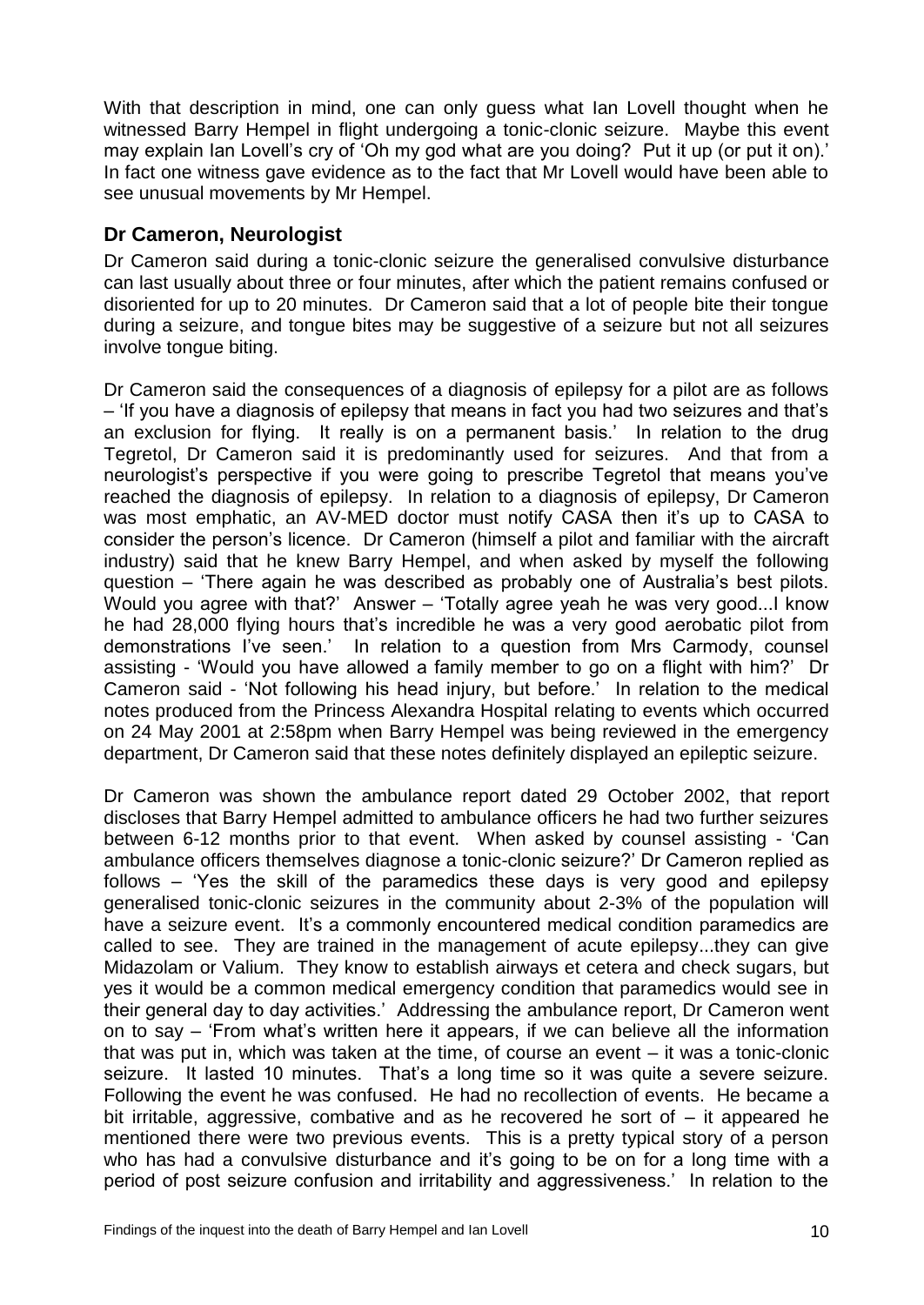question of fainting, Dr Cameron said - 'No. A faint is a short duration. Four out of ten will have a couple of myoclonic jerks, jerks that, especially if they're kept upright. The thing about a faint is that they recover very quickly within a minute or so. They're fully alert and oriented. They may feel nauseated and sweaty and pale but they don't, they're not combative or irritable amnesic after a faint. From what's written here by the paramedic it is very suggestive that Mr Hempel had a seizure on that occasion.' In relation to the ambulance report, Dr Cameron agreed that the report did not indicate that Barry Hempel had bit his tongue, and again agreed with the fact that not all epileptics bite their tongues. When questioned further by myself about the event of 29 October 2002, the following exchange took place –

Coroner – 'If Mr Hempel denied it was an epileptic seizure and the only other person who was present at the time, his wife insists that she just thought he was concerned and didn't see anything other than fainting what would you do with that if you had that version of events and you have this ambulance report?

Dr Cameron – 'I go by the ambulance report because these are trained medical personnel. You've got to put a lot of emphasis on what they found at the time and what is written. There are a few other things in that report that suggests it's an epileptic seizure.'

When asked what they were, Dr Cameron replied – 'The event lasted 10 minutes. Faints don't last 10 minutes. He had no recollection of the event. He was amnesic. Most people who have a faint feel it coming on. Transient disturbances of recall and then fully aware lying on the ground sweating and feeling uncomfortable and getting better. There were tonic-clonic movements. Four out of ten people can have one or two jerks in fainting but they're very brief. Again the post-fit or the post-fit event is the aggressive disoriented agitated state. That is a common feature we see in people who have a seizure. They are restless. They are wishing people away. They don't want anything to do with them. They're confused. They're not too sure what has happened to them. They don't feel really great from this. There's a lot of features in there.' When asked further to detail the observations, Dr Cameron went on - 'One, observe tonicclonic seizure 10 minutes that's the first thing.' When questioned further about the report, Dr Cameron was asked - 'What is the next step you would take?' He replied - 'Based on this report, I would still, if he was a pilot, I would say you can't fly. I would notify CASA I would then do a neurological assessment an examination with EEGs and MRI et cetera.' Dr Cameron went on to say that it is up to the pilot to notify CASA as well. In summary, Dr Cameron said - 'I don't ground him. I say he can't fly. CASA grounds him.'

In relation to the autopsy report, Dr Cameron made the following observations when questioned by counsel assisting –

Counsel – 'Interestingly enough though, there are no injuries on his arms consistent with the bracing that - you know how pilots brace for when they're going to crash?' Answer – 'Crash. You get two patterns of injuries when a pilot goes in, one is the hands because when they hit they've got a death grip on in more ways than one.' Counsel – 'Yes?' Answer – 'And they shatter their wrists and thumb. And they're also pushing on the – even on the brakes of the aircraft and they get these dreadful ankle fractures and they're common post-mortem findings.' Question - 'But he hasn't got those?' Answer – 'He hasn't got those.'

## **Dr Spall**

Dr Andrew Spall gave evidence at the inquest. He said that he had known Barry Hempel since 1980 and had formed a friendship with him and that in fact he had learned to fly at Barry Hempel's school and would have done some classes with him.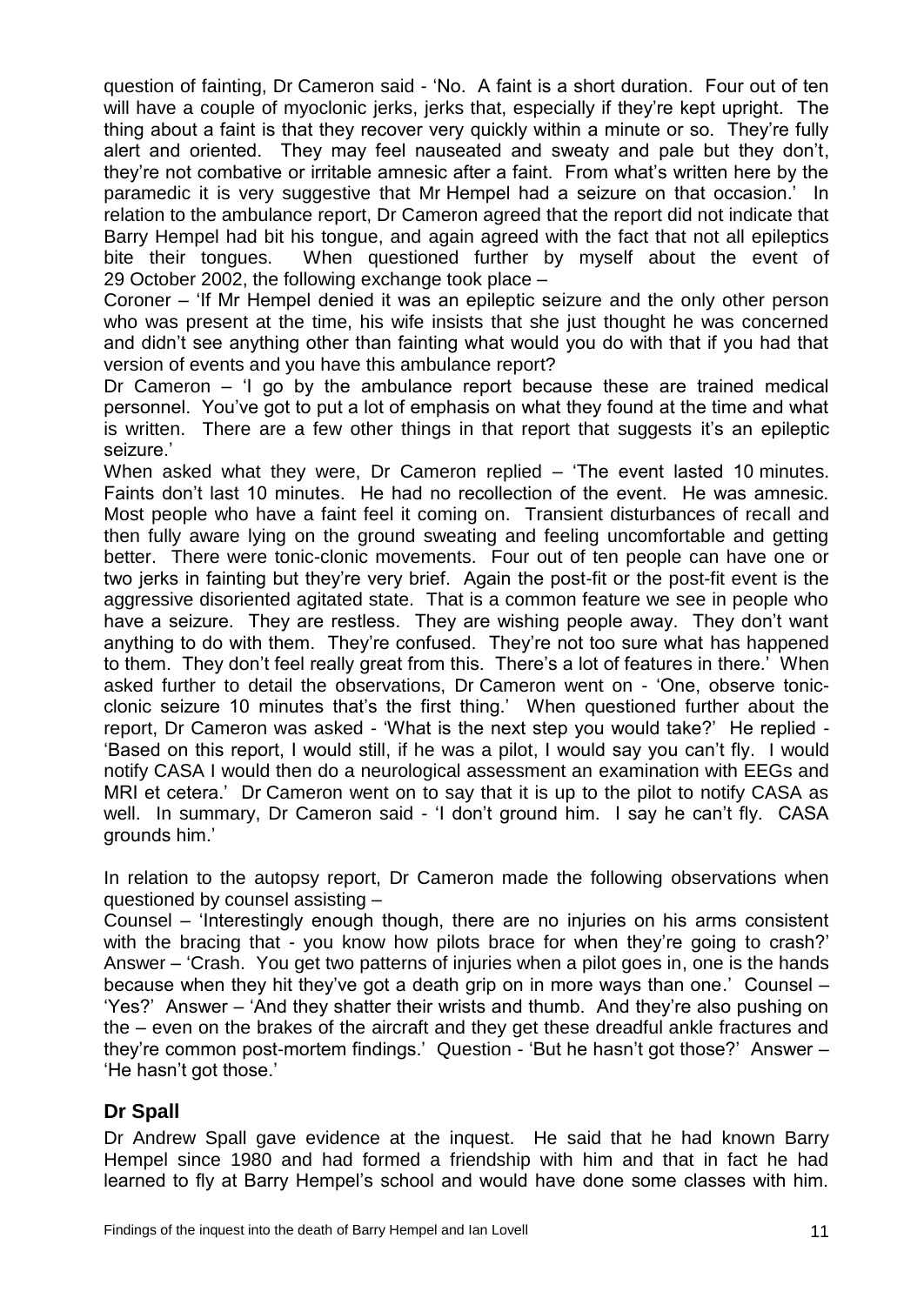Although Dr Spall practised at Tewantin, approximately 140 kilometres from Brisbane, Barry Hempel would when necessary fly from Archerfield to Noosa and then get a taxi to see Dr Spall rather than attending a local practitioner in Brisbane.

The evidence of Dr Spall was that he was aware of Barry Hempel's head injury, as in fact Barry Hempel had absconded from the Princess Alexandra Hospital whilst recovering from the hangar door injury, and had his staff fly him to Dr Spall when in fact the hospital was quite concerned for him and were about to treat his brain injury further. What was alarming about Dr Spall's evidence is that in October 2002, he prescribed Barry Hempel the drug Tegretol. Dr Spall said that a doctor would prescribe the Tegretol if the doctor was clinically suspicious that epilepsy had occurred.

Notwithstanding his clinical suspicions, Dr Spall failed in his duty as an av-MED doctor to advise CASA that he had his reservations concerning Barry Hempel's epilepsy and that he had in fact prescribed Tegretol to him. Dr Spall said that he prescribed Tegretol 'over the phone'. He said that this was done after the ambulance had been called and that it was prescribed on 29 October 2002. Dr Spall said that Barry Hempel's family phoned him and said he had been found in a groggy state in the bathroom at home. At the inquest it was revealed that not only Barry Hempel's family telephoned Dr Spall in relation to this event, but so did the ambulance officers, and they expressed clear concerns as to Barry Hempel having suffered an epileptic event. This is reflected in their report.

Dr Spall was unable to say whether he disclosed his prescription of Tegretol to Dr Maxwell, but given Dr Maxwell's evidence it appears Dr Spall did not advise him of such a prescription of Tegretol. Notwithstanding the fact that Dr Spall considered both Barry Hempel and his family were 'not good historians', he did not keep proper medical records in relation to Barry Hempel. It was evident that Dr Spall's record-keeping in relation to Barry Hempel was woeful to say the least, however when pressed by myself in relation to his other patients, Dr Spall had this to say – Coroner – 'My question to you is this; across the board of all your patients or is it just in relation to Mr Hempel? Remember you're on oath?' Answer – 'I think my records would have generally been regarded as adequate and meeting the standards.' Question – 'But they didn't meet the standard for Mr Hempel; did they?' Answer – 'They could have been more complete.' I must say that as a Coroner I found Dr Spall evasive in his answers and eager to distance himself in relation to his friendship with Barry Hempel. There is no doubt that Dr Spall had concerns in relation to Barry Hempel's epilepsy; otherwise one is left with the question why would he prescribe a drug such as Tegretol to him. When questioned by Mr Fleming QC, Dr Spall said he had handed the whole matter over to Dr Maxwell, but he did have a sneaking suspicion that Barry Hempel may be suffering from epilepsy. He did not communicate to Dr Maxwell his suspicions concerning Hempel's epilepsy, nor did he advise Dr Maxwell that he had already prescribed Tegretol. Notwithstanding what Dr Cameron and Dr Maxwell had to say about the ambulance notes, when confronted with the ambulance report, all Dr Spall could reply is - 'Mr Fleming I'm always cautious with ambulance notes.' One has to weigh this against Dr Spall's statement that neither Barry Hempel nor his family were good historians. Dr Spall said that he regarded Barry Hempel as a skilled flyer and that he was absolutely stunned to hear of the crash. During the inquest it became apparent that Dr Spall was aware of at least two instances after the accident with the hangar door, which could have been put down as epileptic episodes, and he failed to communicate his concerns to CASA.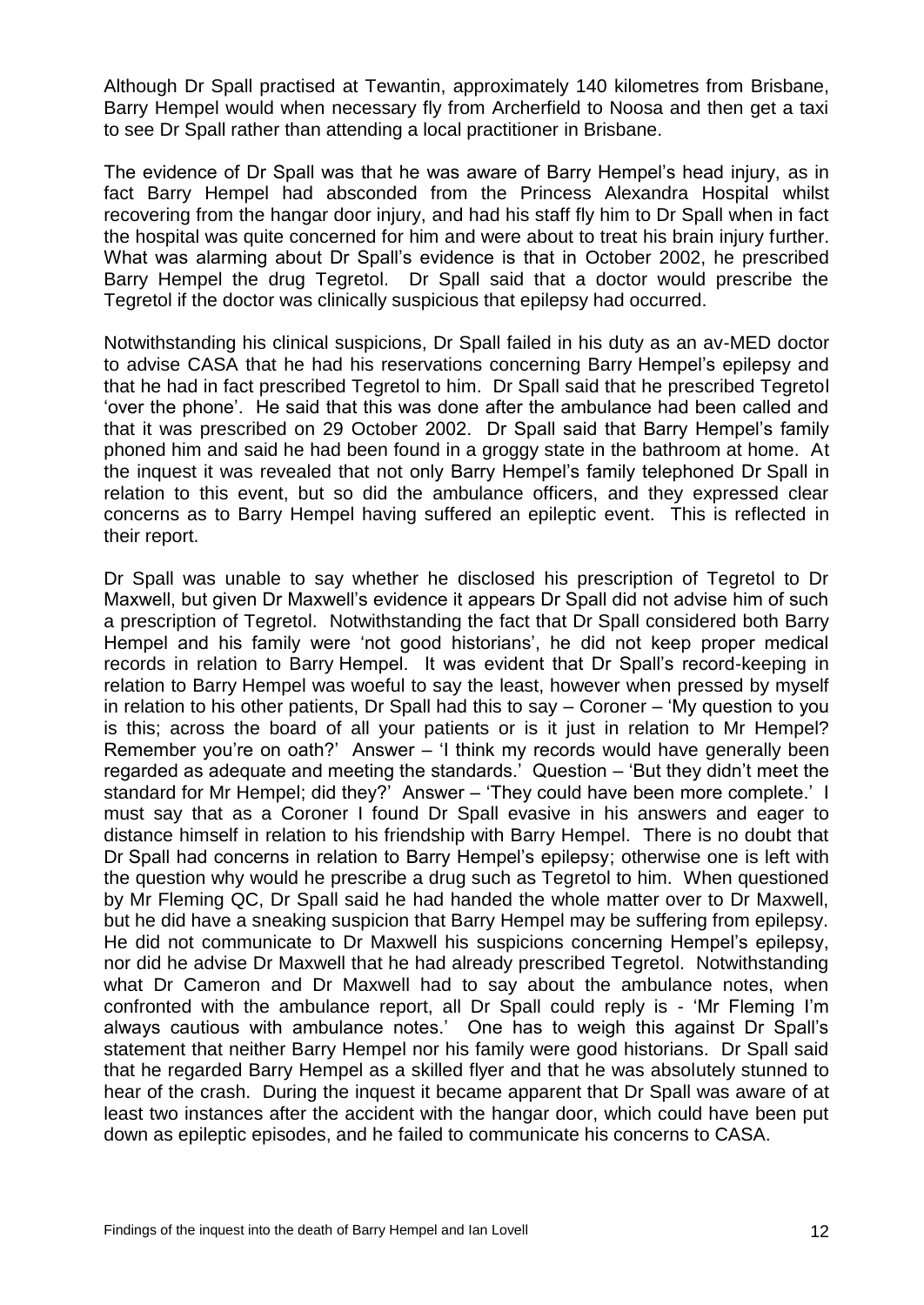Although a number of witnesses were called to give evidence, I have considered their evidence and in order to address the matters required under s. 45, I may in some instances not refer to them. The other relevant witness called was one Margaret Hempel. Mrs Hempel was married to Barry Hempel from 1973 to 1976 but remained good friends after they separated and in fact she associated quite freely with his next family and was friendly with his second wife. Mrs Hempel denied having knowledge of any illness suffered by Barry Hempel after the initial head trauma and was not aware of any medication he may have been taking.

The question of suicide was put to Mrs Hempel by myself, I asked her was there anything about his behaviour which indicated to her that he was depressed, withdrawn or suicidal. She was adamant that there was no such indication and went on to say that Barry Hempel was always a happy-go-lucky person.

Mr Cameron Rolph-Smith gave evidence as to his knowledge of Mr Hempel. Mr Cameron Rolph-Smith said he had his own Yak-52 and takes paying passengers for adventure flights. He was a commercial pilot and a licensed aircraft maintenance engineer. Mr Rolph-Smith described Barry Hempel as both a cowboy and a good pilot.

## **Hempel Aviation Pty Ltd**

Employees of Hempel Aviation were called and all insisted they had no real appreciation of what Barry Hempel was doing as he frequently came in on days when they were not present and conducted business affairs unknown to them.

# **CASA Aviation Medical Branch**

Witnesses from CASA Aviation Medical Branch including Dr Tak Shum and Dr Liddell both agreed that CASA received a copy of the QAS report dated 29 October 2002. It is of great concern that this report contained the reference to the event on 29 October 2002 and it also contained a reference to Barry Hempel stating to the paramedics that he had suffered at least two previous seizures 6-12 months ago. This document ought to have put CASA on red alert as to Barry Hempel's ability to fly. It is unbelievable that CASA did not act. It is also unbelievable that when Dr Maxwell was briefed to assess Barry Hempel, a copy of this report was never provided to him, nor was he advised as to the admissions as to two previous seizures. Whereas Dr Maxwell said had he been so supplied, he would not have recommended Barry Hempel's licence be returned to him. During the inquest it became obvious that CASA medical officers were cavalier in respect to the QAS reports of both 1 July 2002 and 29 October 2002, and notwithstanding the opinions of Dr Maxwell and Dr Cameron in relation to ambulance staff and paramedics generally, CASA medical officers chose to disregard the observations of trained paramedics. They failed to speak to the QAS officers and they disregarded clear warnings as to Barry Hempel's epileptic state. There seemed to be within CASA a culture of accepting whatever the pilot says, notwithstanding evidence by trained paramedics to the contrary. The fact that CASA did not test the truthfulness of Barry Hempel's assertions and withdraw his licence after a due and diligent enquiry proved absolutely disastrous. A further disturbing aspect of the case is internally, CASA had been on notice as to Barry Hempel's medical condition and that it required further investigation, and that notice had been included in a report provided to CASA by Mr John Jones, a CASA investigator.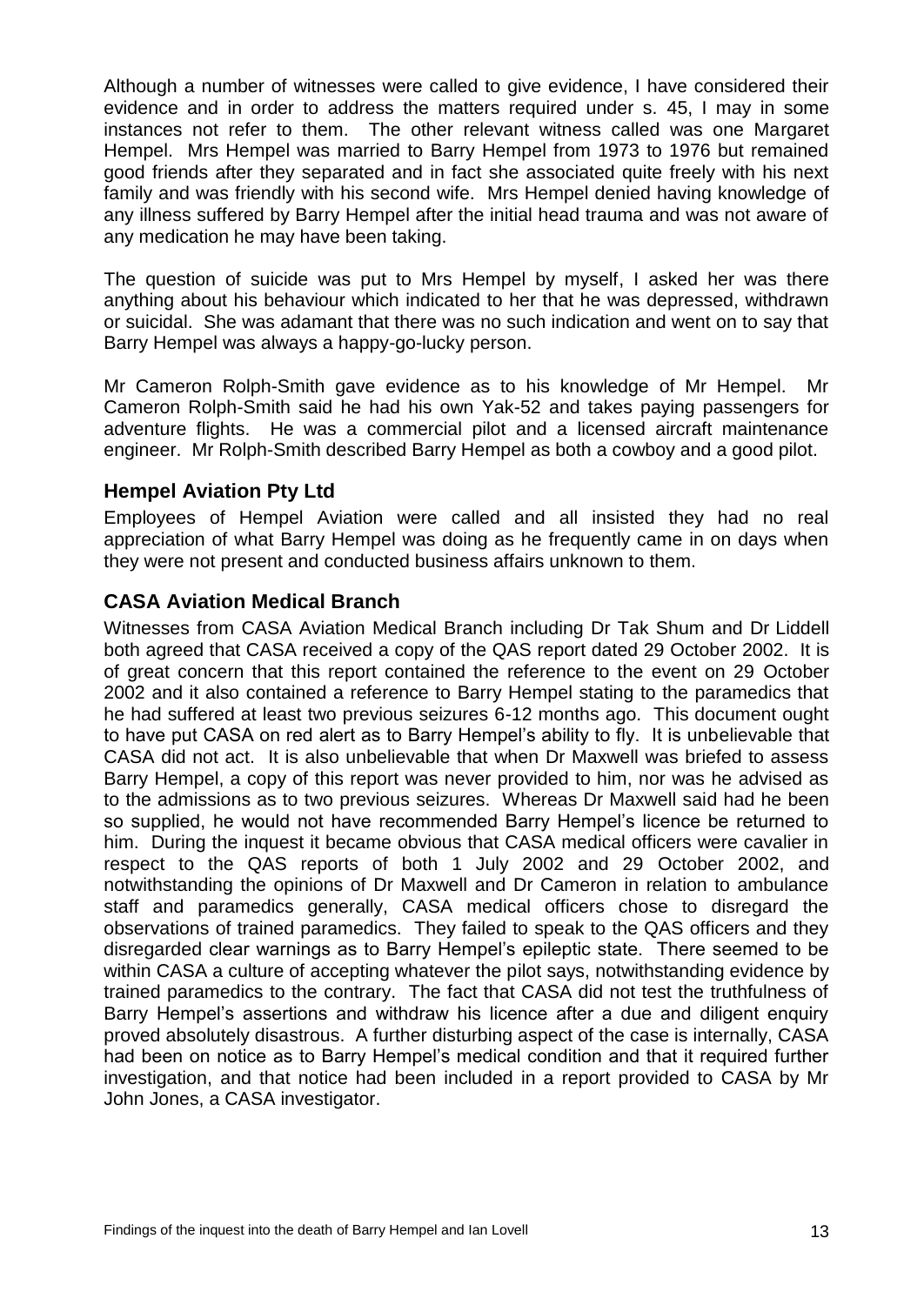#### **Failure to retrieve the Aircraft**

It must be said at the outset that the aircraft was never retrieved from the ocean floor. The inquest was therefore deprived of a vital and legitimate avenue of enquiry which was absolutely necessary given that the structural defects and engine failure would be of great concern in the interests of public safety.

The reasons for failing to retrieve the aircraft in light of my repeated request to so do, were obscure and concerning. It is fundamental to any coronial inquest into any vehicle or plane crash that the relevant machine be recovered in a timely fashion and examined for any defect which may have caused the crash.

In this case the inquest was confined to the examination of the elevator trim, a propeller blade and a foreign object defence barrier (FOD) retrieved from the ocean. Mr Hempel and Mr Lovell were found in situ and their bodies were recovered by Queensland Police Service divers. I directed that an examination should be conducted of the FOD to determine if any object had fallen from pockets, such as cameras et cetera, could have penetrated the FOD and thereby interfered with the controls of the aircraft. This was done and the FOD was found to be intact.

## **Failure to investigate by the ATSB, CASA and QPS**

It is of concern that the Australian Traffic Safety Bureau (ATSB) chose not to investigate the crash. This concern is compounded by the fact that CASA commenced an investigation but does not seem to have concluded it and no formal or informal report into the incident has been provided to the inquest. It appears that the Queensland Police Service (QPS) is responsible for the investigation of Civil Aviation accidents/incidents when the ATSB does not attend. Whatever the complexities of an inter-agency investigation and the delineation of which entity had the responsibility for investigating an incident, it seems that, in reality, it fell between the cracks.

During the inquest the outstanding issue was; what caused the persons to die. In this case, that translates to the question of what caused the Yak to crash into the water. A number of alternatives were considered. The first was suicide. Although this was briefly considered in the inquest, it deserves some comment. Firstly, there was no evidence whatsoever that Barry Hempel intended to take his own life. The evidence of his wife suggests that he was in a good frame of mind and, secondly, one would wonder why he would choose to take his life with a fare-paying passenger onboard with whom he has no association whatsoever. One would assume that had he chosen to take his life by way of an aircraft suicide, he would do it on his own. Therefore, I do not accept this as a cause. The second alternative is that the plane suffered a mechanical defect which caused it to spiral out of control into the ocean. The evidence at the inquest was that the plane was in good mechanical condition having just recently received a new engine and a new propeller. And importantly, there was no distress call from Barry Hempel as to any engine or mechanical disturbance prior to the crash. The third alternative is that Barry Hempel failed to complete an aerobatic manoeuvre in sufficient time to clear the water. This is alluded to in the evidence of Mr Arnot that Barry Hempel may have descended too low on a course of executing a loop. However, it should be noted that it was not possible to determine the exact altitude of Mr Hempel's flight during the last moments due to the fact that the transponder was no longer emitting altitude signals due to the fact that there was some geographical obstacle in the plane's vicinity. On balancing this, one has to consider that Barry Hempel was an expert pilot and the Yak was a plane designed specifically for aerobatic manoeuvre and capable of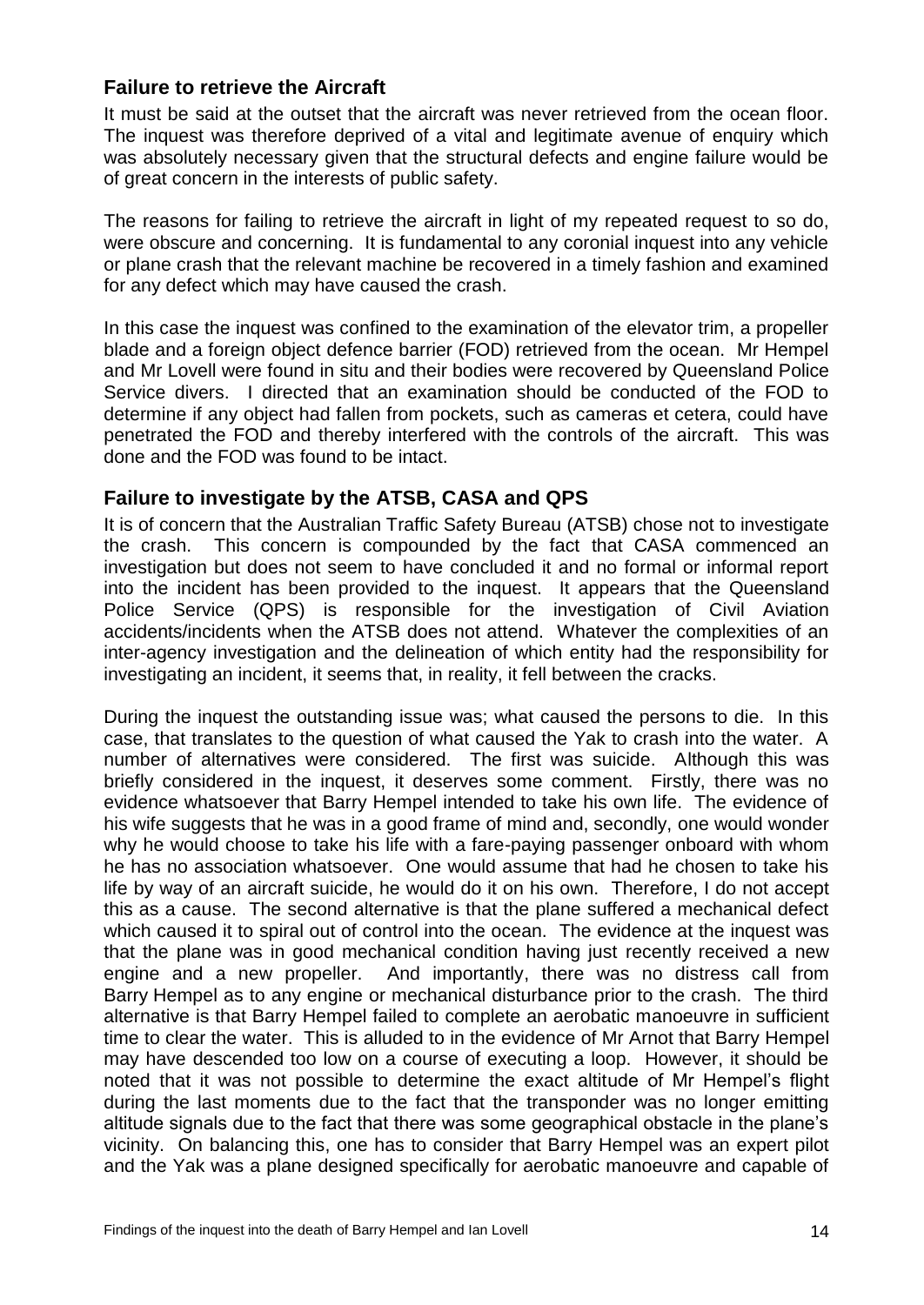pulling out of a rapid descent. The other possibility is that Barry Hempel suffered from an undiagnosed epileptic fit which resulted in a seizure during the course of the flight. It should be noted that Barry Hempel did not respond to the urgent pleas of Ian Lovell which were transmitted during the last moments of the flight. It should also be noted that Barry Hempel suffered no injuries consistent with bracing prior to the crash. In other words, he did not suffer injuries to his hands or wrists as were alluded to in the evidence of both the pathologist, Dr Urankar, and Dr Cameron. Bearing in mind the standard of proof required in a case such as this, I find on balance that Barry Hempel suffered an epileptic fit resulting in a seizure in the course of flight, which in turn resulted in his inability to control the aircraft, which in turn resulted in the aircraft crashing into the sea.

#### **Recommendations**

During the course of the inquest various medical practitioners were asked for their views on the imposition of a mandatory medical reporting regime. The regime would be directed to the medical profession and would require doctors to report to the appropriate authority with respect to any patients diagnosed with epilepsy.

Some kind of mandatory reporting system directed to drivers (as opposed to pilots or doctors) is not a new concept. There have been a number of coronial inquests and other proceedings exploring these issues. Of particular significance is the *Inquest into the Death of Jet Paul Rowland*, a 22 month old boy who died in 2004 after a driver suffering an epileptic fit crashed on the Logan Motorway. During the course of the inquest it was revealed that the driver who collided with the Rowland's vehicle had been suffering frequent seizures and therefore should not have been driving. The result was 'Jet's Law' *(Transport Operations [Road Use Management Drivers Licensing] Regulation 2010)* which was introduced on 1 March 2006 requiring drivers to report medical conditions that are likely to adversely affect their ability to drive safely.

Under that legislation there is no mandatory reporting obligations on doctors. However, separately, the National Transport Commission publishes an Austroads publication called 'Assessing Fitness to Drive' directed to health professionals for the assessment of a driver's fitness against national standards for both physical and medical conditions. It refers to the obligation upon doctors to advise a patient if their medical condition may affect their driving ability.

The requirement there is they can, in the public interest, make such a report. They are protected by s.142 of the *Transport Operations [Road Use management] Act 1995* which provides protection to a doctor who reports a patient from any liability for the breach of that patient's confidentiality. The Coroner in that inquest made a number of recommendations which are worth considering here:

- *3. Review of legislation to consider whether and in what circumstances a driver,*  and/or a treating doctor should be required to inform the Transport Department of *a medical condition (such as epilepsy) or a change in the medical condition of a person impacting on their ability to safely drive. Consideration of whether sanctions should apply against a driver and/or a treating medical officer if they fail to report relevant information.*
- *4. Review of legislation (after consultation with relevant interest groups) to consider a panel of independent doctors available to accept referrals for assessment of suitability to drive in the context of epilepsy. The panel would be available to*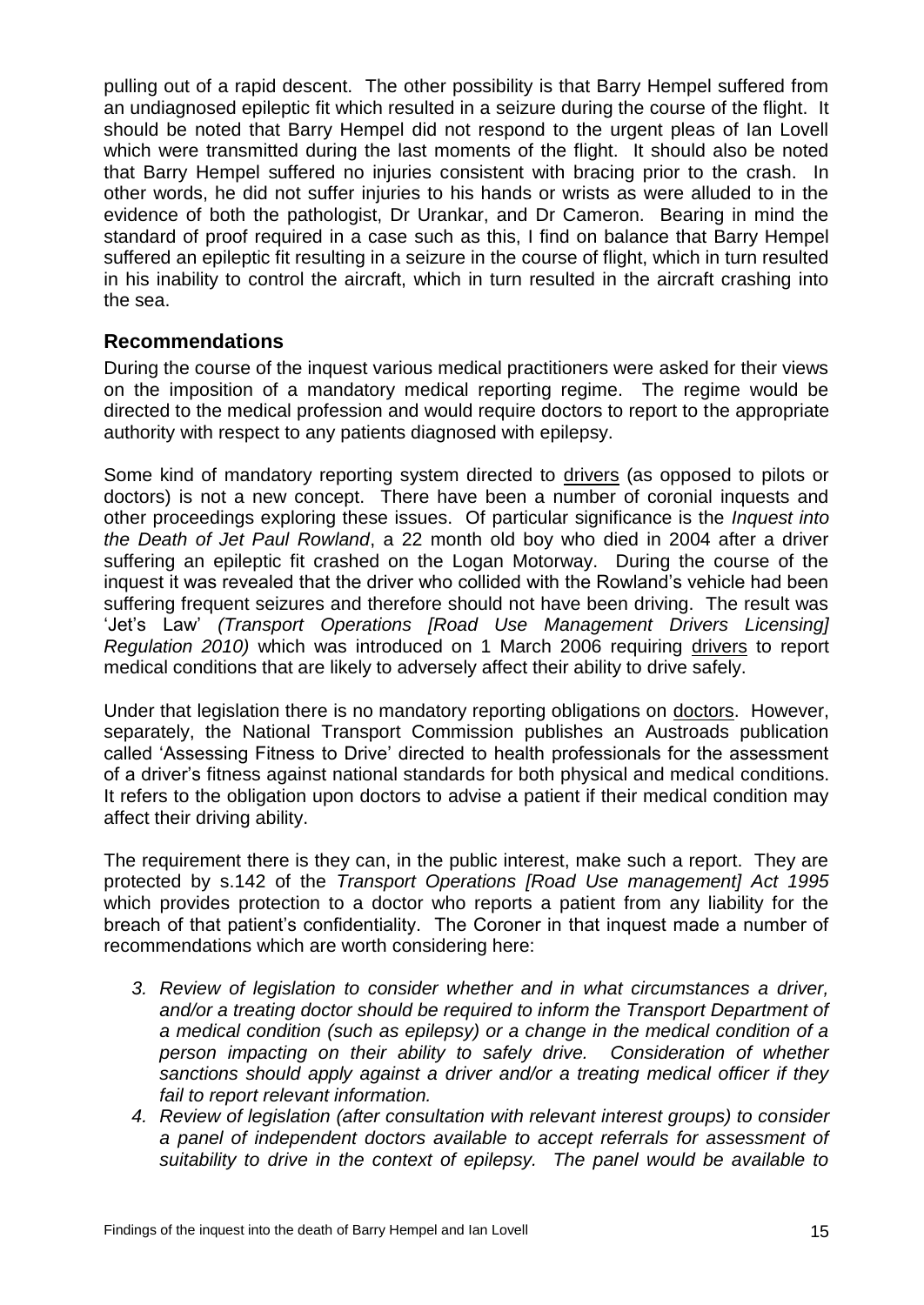*review a driver's eligibility to drive and to inform the Department of Transport accordingly.*

*5. Initiative by the Department of Transport or other appropriate agency or authority to publicise both to the public and the medical profession the Guidelines for Fitness to Drive. Emphasis should be given to a responsibility to review a person's fitness to drive in circumstances where there is any alteration in the person's medical condition likely to impact on their ability to safely drive a motor vehicle.*

Similarly in the *Inquest into the Death of Scott Phillip Livermore* delivered on 25 June 2010 significant consideration was given to the issue of mandatory reporting by doctors. Mr Livermore died in a car accident. The Coroner made the following observations:

*At the end of the day whether or not I should recommend to the relevant government entity, in this case being the Department of Land, Transport and Safety, that a medical practitioner should by legislative means be mandated to report or give information to the relevant department about a person's medical fitness to hold or to continue to hold a Queensland driver licence seems to me to require the balancing of a number of competing factors.*

*In relation to public safety there is, on the one hand, the community's right to be protected from persons driving on a public road who suffer from designated medical conditions such as epilepsy to the extent that they present as an actual or potential risk or danger, not only to themselves but to their passengers and all other users of the roadway.*

*On the other hand there is the patient's right to privacy but perhaps more importantly, the real likelihood that if a doctor is mandated to report then any patient may choose not to consult a doctor at all for fear of losing their driver's licence, thus posing, in my view,*  a greater risk or danger to not only themselves but their fellow passengers and to all *other road users, including pedestrian traffic that may be in the vicinity of roadways.*

It is submitted that the observations made above with respect to the fact that patients may choose not to consult a doctor and therefore pose a greater risk or danger is a convincing one. For that reason these findings to not include a recommendation that there is mandatory reporting.

As a general observation it would probably be fair to say that the various medical witnesses during the inquest did not seem particularly aware of any reporting regimes here or elsewhere. Nor were they convinced that such a regime should be introduced. Even if they were it appears that Mr Hempel, given his specific character, would simply 'doctor shop' as it appears he has done here.

## **Recommendations Re CASA**

- 1. That CASA consider immediately disseminating the names of pilots to the industry who have had conditions imposed upon their licence or had their licence suspended or cancelled. As it is a matter of some urgency, the dissemination should be by way of emails.
- 2. That CASA consider immediately introducing a Register of Pilots which includes reference to licence suspensions and cancellations. That further dissemination